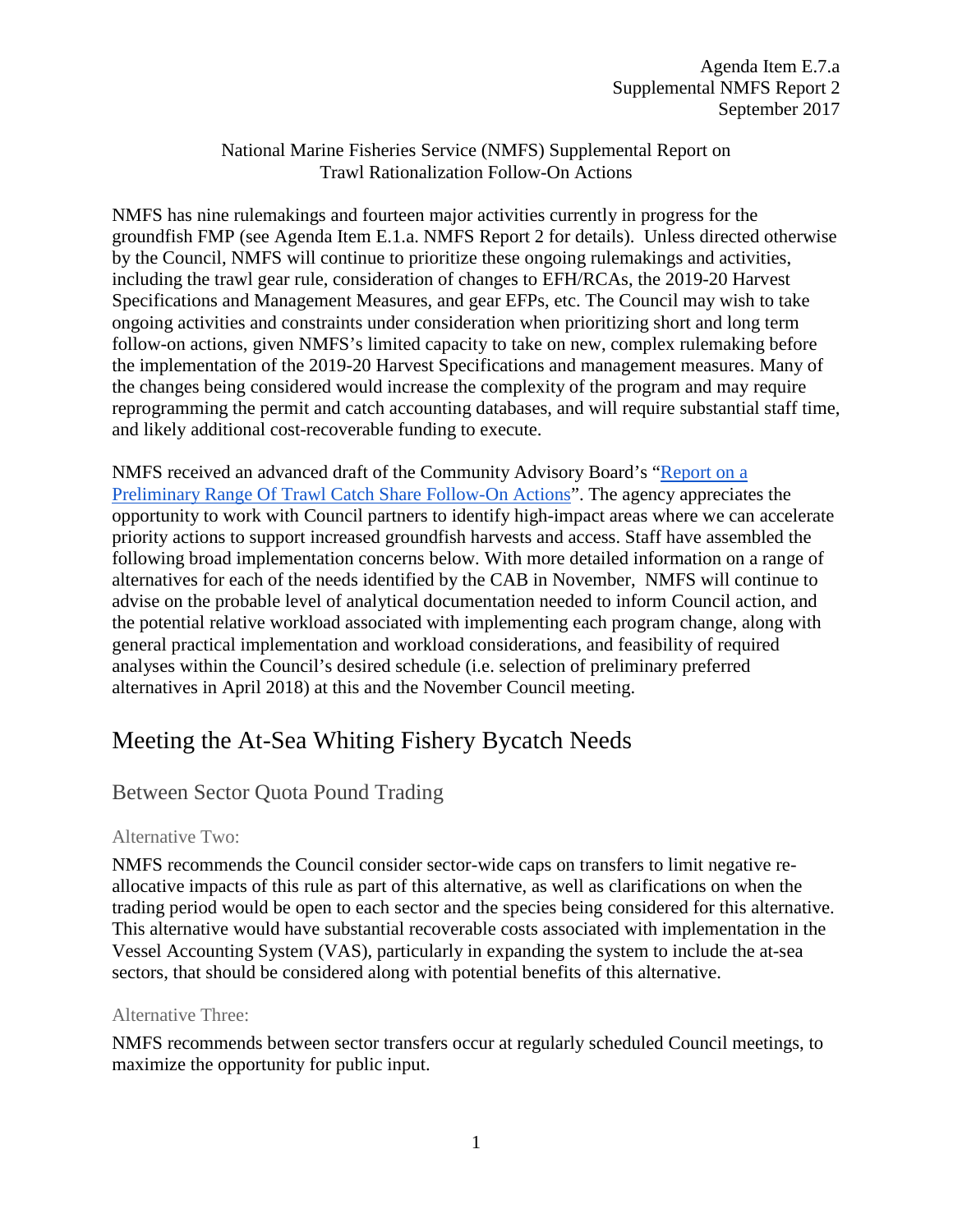### Carryover of At-sea Set Asides

Discussion of this action would benefit from a clarification on how carryover would be implemented, as this would be a different process than the IFQ account system.

### Trawl Sablefish Area Management

The purpose and need statement should clarify how changing the area management would reduce costs for fleet. Suggest removing discussion of possible gear conflict until substantiated by analyses.

#### Alternative 2

NMFS supports a simple reallocation calculation to minimize costs in staff time and vessel accounting system reprogramming required to reissue joint North and South sablefish quota share under this alternative.

# Revising Shoreside IFQ Accumulation Limits to Increase Attainment

NMFS suggests including a third alternative, where the Council could consider an aggregate nonwhiting control limit between the sum of the individual species limits (5.84%) and the current limit (2.7%). Without more detail or potential alternatives, we are unable to provide feedback on consideration of changes to individuals species limits at this time.

# Meeting Shoreside IFQ Sector Harvest Complex Needs

Enhance the Fleet's Ability to Use Quota Within the Trawl Allocations

#### Allow Postseason Trading

NMFS advises the council to consider the sequential events that complicate this action: 1) deficits will not be known until catch and discard data are finalized; 2) subsequently, postseason trading must be concluded by some fixed date in order to allow carryover to be executed. This action would likely delay NMFS implementation of carryover each year. Thus, the Council may wish to consider either eliminating carryover, or delaying distribution of carryover until later in the following year with this alternative.

#### Increase Carry-Over

NMFS requests the Council and advisory bodies clarify how proposed changes to carryover align with our current biennial specifications process.

#### Change Management Tools for Some Species

NMFS would like the Council to consider potential enforcement concerns with this alternative. This alternative could negatively impact individual accountability mechanisms that are the foundation of the program, and would therefore need a strong justification as to why set-aside management wasn't chosen from the start of the program for overfished species.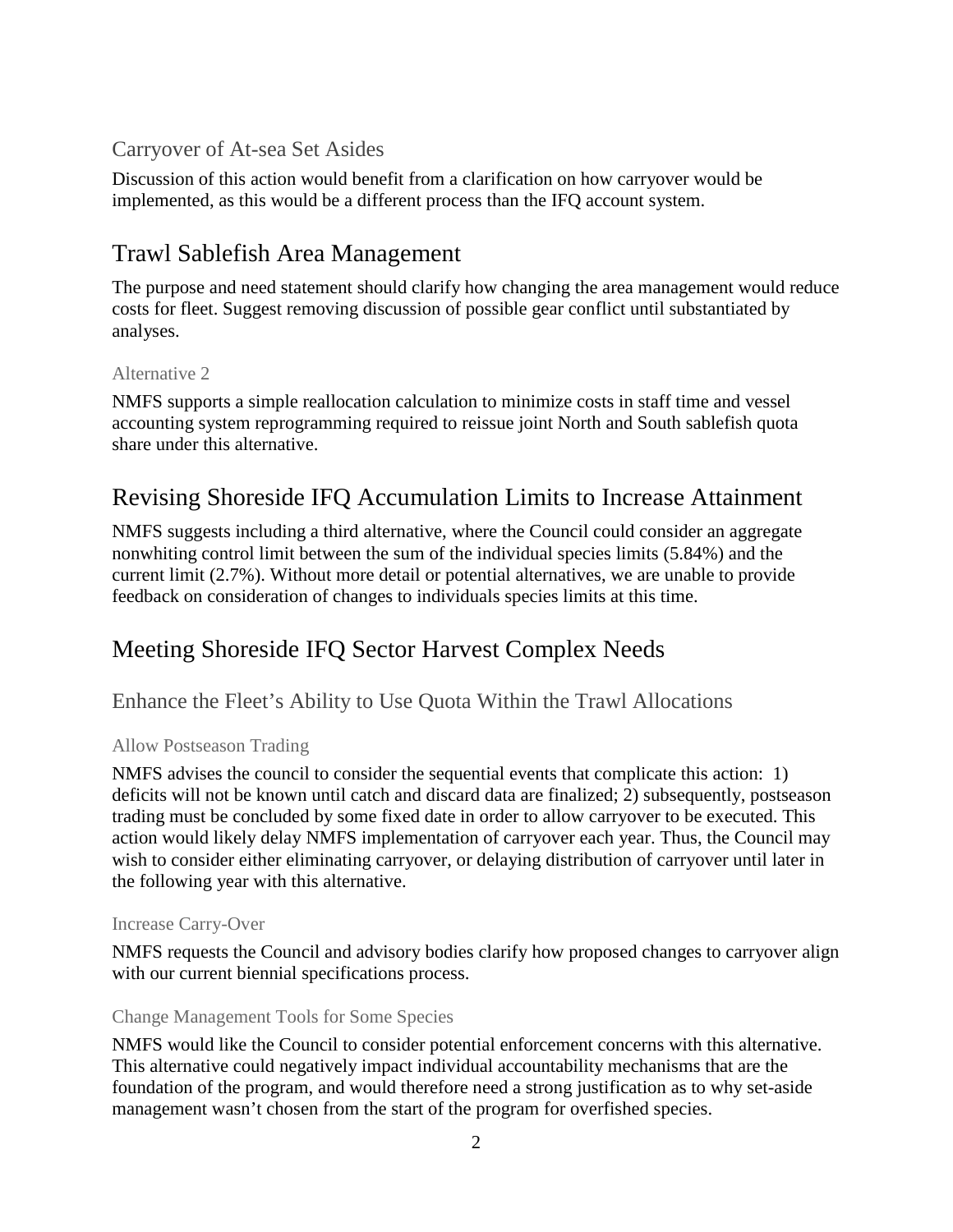#### Vessel Caps and Risk Pools:

NMFS would like to remind the Council that any consideration of changing caps for risk pools would require direction for how to define risk pools such that the agency could implement different account structures in our vessel accounting system.

#### Suggested Additional Alternative:

NMFS suggests the Council may wish to consider revisiting the provision which expires all quota pounds not moved to vessel accounts by September 1st. As outlined in the Draft Report presented in June, this provision has resulted in the expiration of millions of quota pounds in the past three years, including nominal amounts of quota for species reported to be constraining to the fleet.

### Vessels with Deficits in Excess of Vessel QP Limits (Including Lightning Strike Situations)

Similar to concerns with changing management tools for some species, NMFS suggests the Council and advisory bodies take into consideration potential changes in incentives for fishing behavior, and the subsequent impacts of individuals on the fleet.

#### Area Restriction Alternative:

This alternative would not address the potential for a vessel or group of vessels with high bycatch events that used up the remainder of the trawl allocation for a species. This alternative is likely to increase enforcement complexity and costs.

### Gear Switching

#### Purpose and Need:

NMFS advises revising the Purpose and Need statement to eliminate any questions, which if included would increase the difficulty for developing analysis of alternatives. NMFS advises that any changes to classification and limiting use of quota pounds would require an overhaul of the vessel accounting system as well as increased enforcement complexity, which would add to the costs of implementing the program. Changes to permit classification, including adding endorsements, would be relatively straightforward and present fewer challenges and costs to implement. The Council may wish to consider whether or not endorsements would be transferable or would not be extended beyond the time that a permit owner permanently leaves the fishery.

### Catcher-Processor Sector Accumulation Limits on Permit Ownership and Harvesting/Processing

NMFS believes it is within the Council's discretion to set accumulation limits for the catcherprocessor sector and that 303A(h) does not exclude the Catcher-Processor Sector from the requirements of 303A.